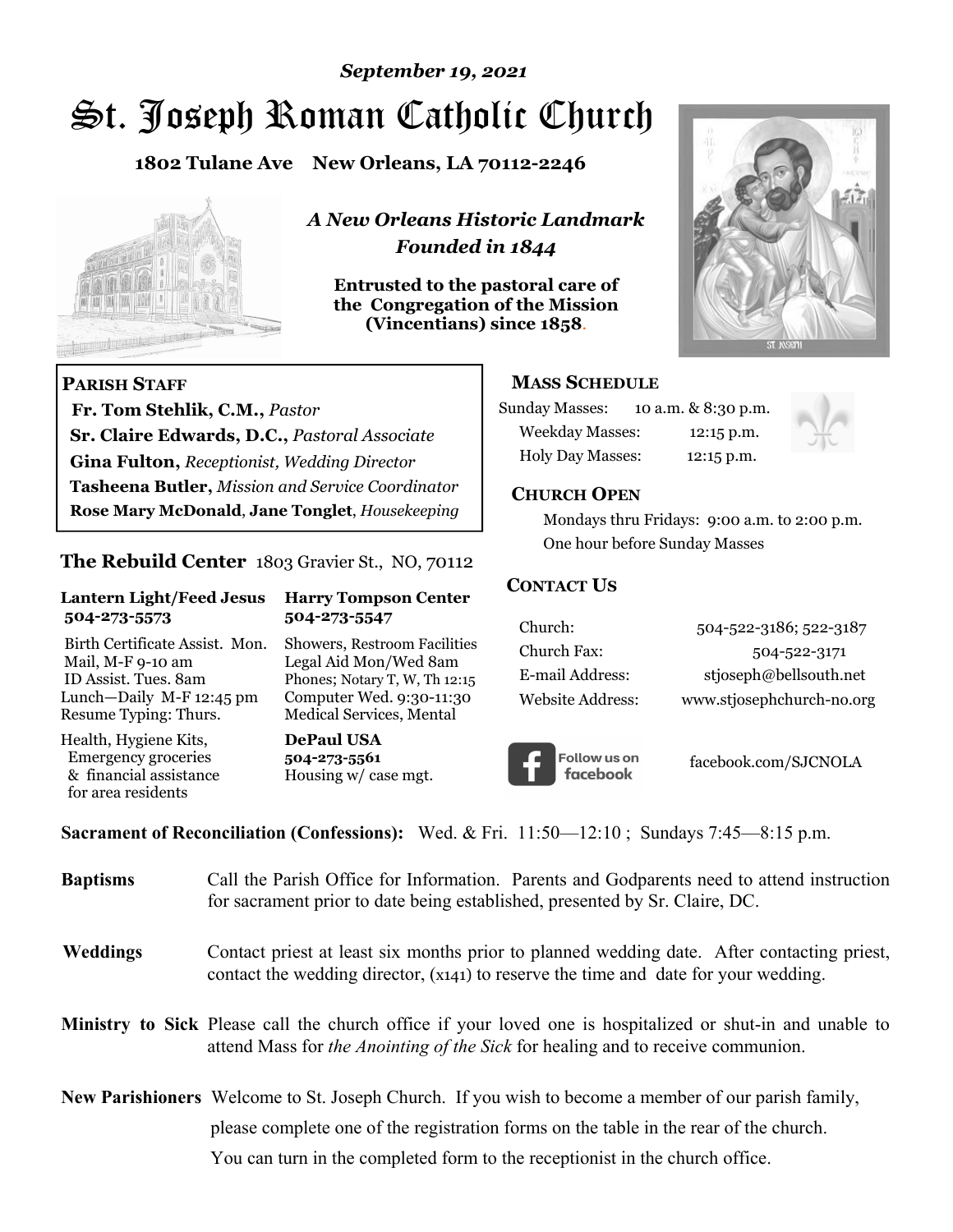## **Twenty-fifth Sunday in Ordinary Time September 19, 2021**

| 10:00 am St. Joseph Parishioners and Benefactors<br>8:30 pm Bell Sisters +; Joseph Morales, Jr. + |                                                           |  |  |
|---------------------------------------------------------------------------------------------------|-----------------------------------------------------------|--|--|
| Monday, August 20, 2021—Ss Andrew Kim, Paul Chong & Comp                                          | <i>Sunday, Sept. 19, One in Faith <math>\#1108</math></i> |  |  |
| 12:15 pm Maura O'Donovan                                                                          | <b>READINGS FOR THE WEEK</b>                              |  |  |
| Tuesday, August 21, 2021—St. Matthew                                                              | Monday: 1 Thes 4:13-18; Ps 96:1-13; Lk 4:16-30            |  |  |
| 12:15 pm Patrick & Terry Kirn                                                                     | Tues.: 1 Thes 5:1-6, 9-11; Ps 27:1-14; Lk 4:31-37         |  |  |
| Wednesday, September 22, 2021—                                                                    | Wed.: Col 1:1-8; Ps 52:10-11; Lk 4:38-44                  |  |  |
| 12:15 pm Rose Przysucha +                                                                         | Thu:s.: Col 1:9-14; Ps 98:2-6; Lk 5:1-11                  |  |  |
| Thursday, September 23, 2021—St. Pius (Padre Pio)                                                 | Friday: Col 1:15-20; Ps 100:1b-5; Lk 5:33-39              |  |  |
| $12:15$ pm Marshall Vaugn +                                                                       | Saturday: Col 1:21-23; Ps 54:3-4, 6, 8; Lk 6:1-5          |  |  |
| Friday, September 24, 2021—                                                                       | Sunday<br>Is $35:4-7a$ ; Ps $146:7-10$ ;                  |  |  |
| 12:15 pm Susan Spalutto                                                                           | Jas 2:1-5; Mk 7:31-37                                     |  |  |

#### **YOUR PRAYERS ARE ASKED FOR THE FOLLOWING PARISHIONERS , WHO ARE IN NEED OF HEALING:**

 Dorothy Alexander, Jorge Arzuaga, Beatrice Augustin, Anthony Blaise, Clarke Bordelon, Lawrence & Mamie Brown, Angelle Campbell; John & Cindi Caron, Betsy Conners, Sue Dakote, Gretchen Delo, Joyce Delo, Mary Duet, John & Kathleen Gebbia, Sylvia Daily-Powell, Joseph Delay, Terry Eggleston, Linda Elwood, Francis Frught, Heather Faircloth, Frances Fiegler, Donald Frazier, June & Mark Eiserloh, Shirley Gaither, Nancy Hale, CHF, Roselyn Hansen, John Hakanson, Sarah Hollier-Watkins, Jim Karam, Bill Kroetz, Nowell Lacking, Ken & Bette Kussman, Landy Lanza, James Leung, Andrew Marino, Sara Marino, Troy Martinez, Karen McCoy, Donna Moore, Maura O'Donovan, CHF, Joyce Randolph, Tina Roderfeld, Bernie Saul; Julius Saul; Pippy Sanders, Louise Sonnier, Mel & Gaspar Schiro; Theard Simms, Fr. Tom Stehlik, CM, Virginia Stehlik, Diedra Steibing, Malcolm Taylor, Jane Tonglet, Fritz Tripkovich, Corliss Truhill, Georgiana Prevost, Martha A. Treen, Marion Vaughn, Ann Wallace; Juanita Ware, Cathleen Ward, Warren Webster, Ozzie Welch, MaryWillis, Lynn Williams.

## **The Year of the Eucharist**

#### **Doxology and Amen**

 "Doxology" comes from a Greek word meaning "words of praise." The Eucharistic Prayer ends with a doxology addressed to the triune God: "Through him, with him, in him, in the unity of the Holy Spirit, all glory and honor is yours, almighty Father, for ever and ever." It is an exclamation of praise, honor, and glory to God, reminding us that we receive everything from God through the Son, in the power of the Spirit. At the consecration, the priest held up the host and then the chalice for us to see and adore. During the doxology, the host and chalice are held up again, but this time they are held up and offered to God the Father. With the doxology, the Eucharistic Prayer ends, as it began, with words of praise addressed to the Father: truly, it is right and just to give God praise, and we assent to this in our whole-hearted acclamation, "Amen." Never was more meaning packed into so short a word. This "Amen," sometimes and fittingly called "the great Amen," is our response to the entire Eucharistic Prayer.

#### **What Jesus Did, What Jesus Said**

The oldest account of what happened at the Last Supper comes to us not from the Gospels but from the First Letter of Saint Paul to the Corinthians: "I received from the Lord what I also handed on to you, that the Lord Jesus, on the night he was handed over, took bread, and, after he had given thanks, broke it and said, 'This is my body that is for you. Do this in remembrance of me' " (11:23–24). In our celebrations of the Eucharist, we are obedient to Christ's command to "do this." The priest, acting in the person of Christ, does what Jesus did and says what Jesus said. He takes bread, gives thanks, breaks it, and gives it to the Lord's disciples. He takes wine, gives thanks, shares it with us. We believe that the entire Eucharistic Prayer is consecratory, but we continue to hold these words of Jesus in special reverence. They are called the words of consecration, and the elevations of the host and chalice, the genuflections of the priest, and the optional ringing of a bell and use of incense remind us that we are in the presence of the Lord.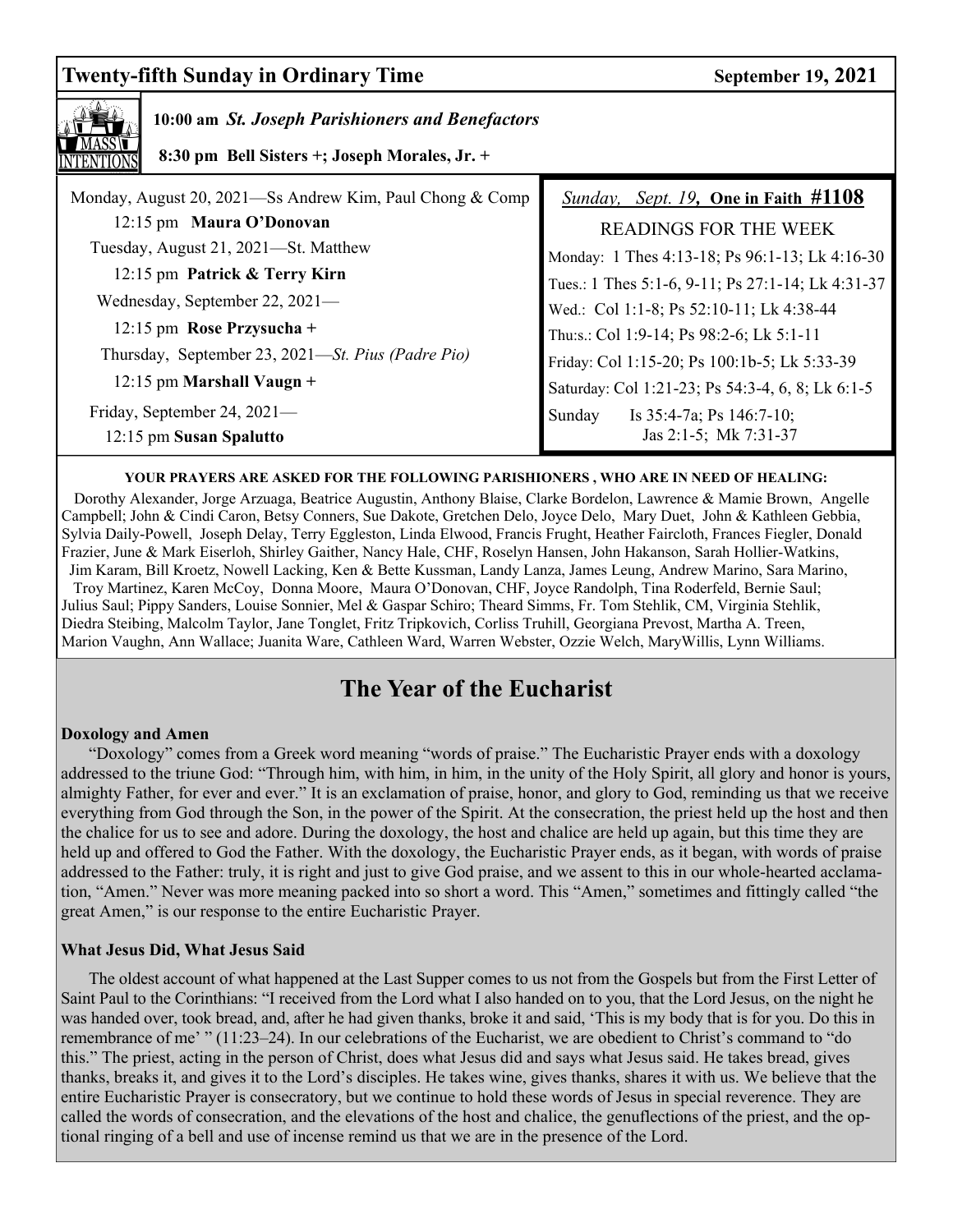The fruit of righteousness is sown in peace for those who cultivate peace. *— James 3:18*

#### **MISSION**

 God has created me to do some definite service. God has committed some work to me which has not been committed to another. I have a mission. We all have a mission. —John Henry Newman

### **THE MEANING OF DISCIPLESHIP**

 The geography of today's Gospel is significant. Jesus is completing his ministry in Galilee and beginning his journey to Jerusalem, where he will meet both death and resurrection. The prediction of his death placed here is the second of three in Mark's Gospel, and as usual it is the occasion for an important teaching on the part of Jesus. Today that lesson is tied to the need for his disciples to embrace a ministry of service. A play on words in Aramaic would have linked the words "child" and "servant," thus turning Jesus' gesture of placing a child in their midst into an illustration of his understanding of himself as the Servant of the Lord. It is that same awareness of the meaning of their ministry that Jesus (and Mark) wishes to instill in the disciples. Theirs must be a ministry of service if they are to follow in the footsteps of Jesus. And that service might even require of them that they be "handed over" to death. What would have been—in the culture of Jesus' day—an ordinary discussion of social status ("who is the greatest") becomes in Mark's context a key insight into the meaning of discipleship for the disciples and for us.



## **TODAY'S READINGS**

**First Reading** — The wicked say: With revilement and torture let us put the just one to the test (Wisdom 2:12, 17-20).

**Psalm** — The Lord upholds my life (Psalm 54).

**Second Reading** — The wisdom from above is full of mercy and good fruits (James  $3:16 - 4:3$ ).

**Gospel** — Whoever receives one child such as this in my name, receives me (Mark 9:30-37).

Basic **workshops for new Ministers of Holy Communion** will be presented this Fall by the Office of Worship. The complete schedule and more information can be found on the Office of Worship website at https://nolacatholic.org/basic -workshops-for-emhc. If you have questions, contact the Office of Worship at 504-861-6300 or worship@arch-no.org.

**Prayer Virtual Workshop** Whether you are just beginning to develop your prayer life or if you are looking to renew your prayer... Prayer changes as we change, and the beauty of our faith is that there are various rich forms of prayer found throughout our tradition, including: Ignatian prayer, (the Examen). Imaginative Contemplation, as well as forms of prayer such as Lectio Divina, Visio Divina, and more. We will participate in a couple forms of prayer as well as learn about other forms that can enrich our daily prayer. Register on the web https://nolacatholic.org/asc or email archspirctr@arch-no.org Telephone (504) 861-3254. Suggested donation: \$35.00

## **Pope Francis'** *September* **Intention**

## **An Environmentally Sustainable Lifestyle**

That we all will make courageous choices for a simple and environmentally sustainable lifestyle, rejoicing in our young people who are resolutely committed to this.

## **SANCTUARY CANDLE AND MASS INTENTIONS**

 The Sanctuary Candle is burning this week in memory of **James Fulton.** To reserve the Sanctuary Candle in memory of someone or for a special intention, call the church office (504-522-3186). The offering is \$15 for one week. The offering for Mass intentions is \$5.00.

#### **CHARTER FOR THE PROTECTION OF CHILDREN AND YOUNG PEOPLE**

In response to the Charter for the Protection of Children and Young People from the United States Conference of Catholic Bishops, the Archdiocese of New Orleans continues to make the Hot Line available for anyone who has been hurt or sexually abused by anyone who works for the Church. The Hot Line continues to be available; the number is (504) 522-5019. In continuing our commitment to support and to heal, we invite and encourage individuals who have been hurt or sexually abused recently or in the past by clergy, religious or other employees of the Archdiocese to call our Hot Line and your message will be received confidentially by a mental health professional. Anyone can make a direct call during regular business hours to the Victims' Assistance Coordinator at (504) 861-6253.

**TREASURE & STEWARDSHIP**

**August 29, Parish..……….……\$ 3,344.00** 

 *Thank you for your generosity!*